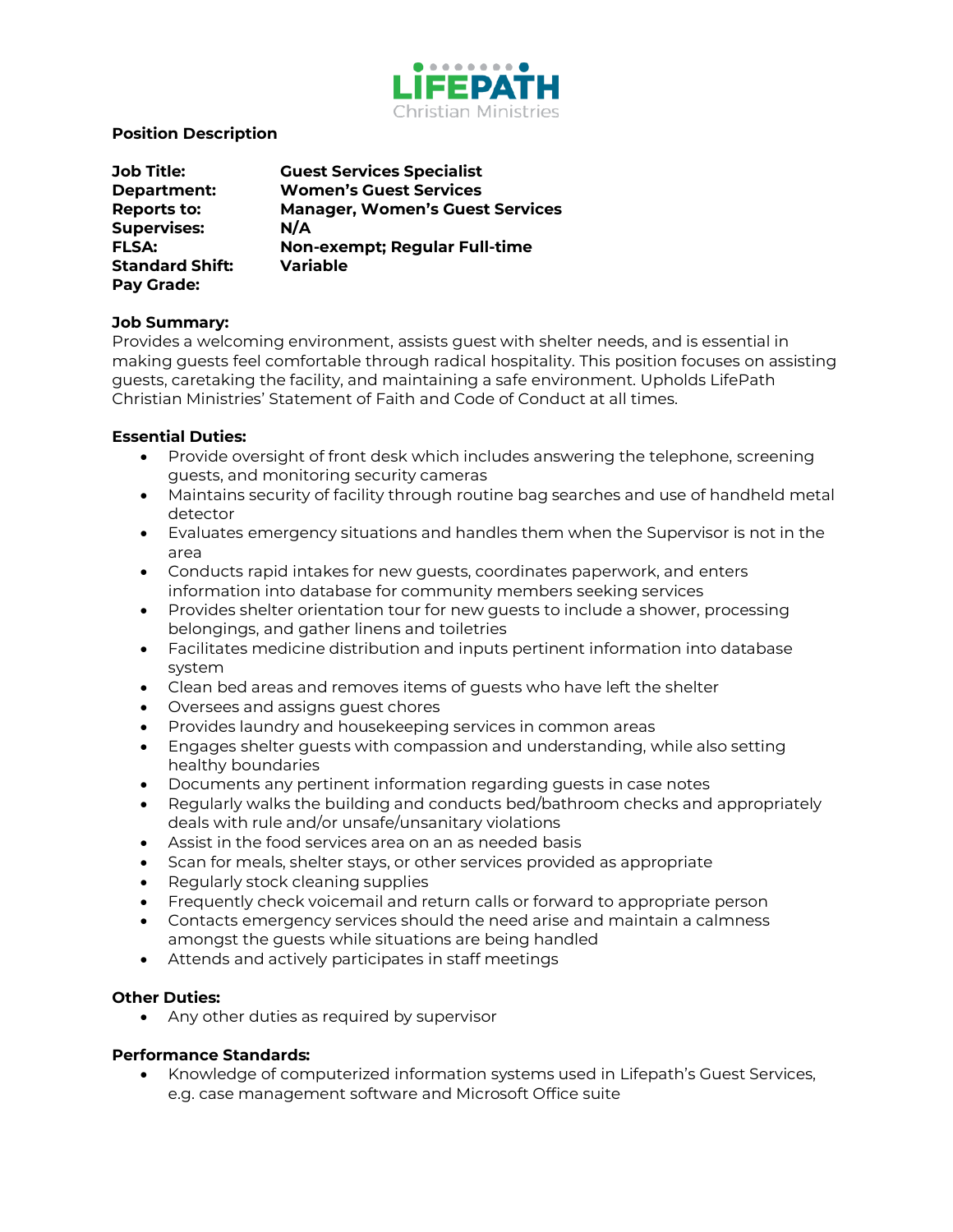- Ability to encourage and set a positive tone in Lifepath's Guest Services
- Serve as a model of and set a standard for professional competency, accuracy, and innovation
- Team player focused on the overall success of the organization
- Demonstrates compassion and empathy for people in need, while committing to methods which move them from dependency to independent living
- Records are accurate and reflect the department's activities
- Maintains a reputation for working cohesively with other departments regarding support, recovery, and administrative services
- Supports improvement procedures and programs for LifePath Christian Ministries
- Maintains confidentiality of all data, including guests, employee, and operational data

# **Special Skills/Education/Training Requirement:**

- High School or equivalent
- Must have a committed personal relationship with Jesus Christ
- Must agree with and sign Lifepath's Statement of Christian faith and be able to share that faith and knowledge with staff and guests
- Must have excellent and demonstrated interpersonal relations and both written and oral communication skills
- Proficiency with MS Office Suite, computer input, and database management

# **Physical Factors:**

- Ability to walk, stand and/or sit for long periods of time, reach, lift, bend, kneel, stoop, climb stairs, push, and pull items weighing 25 pounds or less; manual dexterity; auditory and visual skills; ability to follow written and oral instructions and procedures.
- Excellent reading and writing skills; typing/computer usage; proficient interpersonal relations and communicative skills; ability to follow written and oral instructions and procedures;
- Possess a valid Pennsylvania Driver's License

# **Working Conditions:**

Inside and outside environment

### **Requirement:**

The York Rescue Mission dba **LifePath Christian Ministries** is a privately funded 501 (c)3 nonprofit, Christian ministry. Our designated purpose is religious, and we are a Christ-centered ministry which is dedicated to share the Gospel in order to see lives redeemed, renewed and restored, and to celebrate the stories of lives being transformed through relationship with Jesus Christ. We consider every position to be essential in the fulfillment of our ministry and Mission Statement. As such, each employee must have a relationship with Jesus Christ as their personal Savior and Lord. All employees must:

- Be able and willing to share the Gospel and participate in the ministry activities of York Mission dba LifePath Christian Ministries;
- Subscribe to the LifePath Christian Ministries Statement of Faith and Qualifications for Employment upon hire and continuously while employed;
- Adhere to the policies of the LifePath Christian Ministries Employee Handbook.

### *My signature below acknowledges that I have read and understand the job description as described herein and I affirm that I can fulfill the requirements of this role. I understand that this job description is not all-inclusive, and that employment is always "at will".*